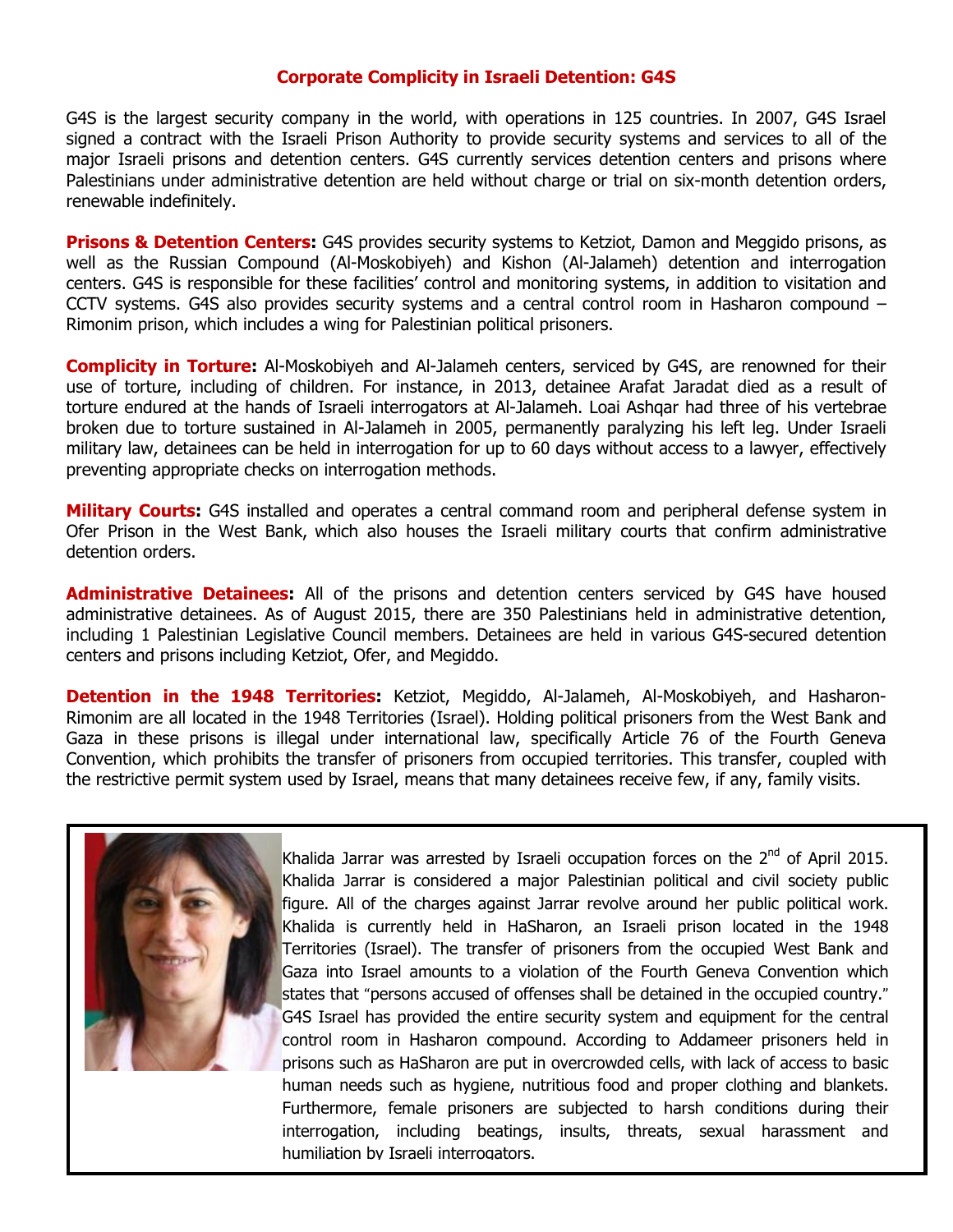Charity worker **Mazen Natsheh** has been arrested and held in administrative detention repeatedly. He was held in Ketziot prison. He is a Masters student specializing in Educational Administration since 2002, but repeated detentions prevented him from completing his studies. Natsheh has not been informed of any charges or allegations against him. During his last arrest on 26st of August 2013, Mazen's wife said: "When the release date is deliberately not announced by the prison authorities it gives us hope that his detention won't be renewed, and yet in the early hours of the day he is to be released the detention order is renewed…The children often stay awake late… They can't wait to see him, and it's very hard for me to hide the details of Mazen's detention from them… I don't want to give them false hope, but I also do not want for them to get accustomed to the fact that their father may never leave the prison." Mazen Natsheh has cumulatively spent nearly eleven years in administrative detention since 1994. His final release was on the 21st of April 2015.



**A call for action:** Palestinian civil society organizations released a call for action in support of thousands of Palestinian prisoners who went on hunger strike in April 2012 to protest administrative detention, solitary confinement, and limitations on family visits. The call urged action to hold G4S accountable for complicity violations of international law and human rights violations in Israeli prisons and detention centers. The call is a part of the Palestinian campaign for Boycott, Divestment and Sanctions (BDS) against Israel.

**Effectiveness of International Pressure:** International BDS mobilization has caused G4S to lose contracts worth millions of dollars with universities, trade unions, public institutions and private companies around the world. Some highlights are (full list available online):

- Universities in Oslo and Bergen refused to give G4S contracts over its role in Israel's prison system following student campaigns. In the UK, at least 5 student unions voted to cancel contracts with G4S, and students successfully pressured 2 other universities not to renew contracts with the company.
- Major charities in South Africa, the Netherlands and elsewhere terminated contracts with G4S.
- In June 2014, the Gates Foundation divested the whole of its \$170m holding in the company as a result of an international campaign.
- The US Methodist Church, the largest protestant church in the US, divested from G4S after coalition campaigning brought the issue to a vote.

**G4S commits grave human rights violations across the world:** Besides human rights abuses in Israeli prisons, G4S also has a dreadful track record of serious negligence and violent abuse in prisons it runs around the world:

• In the UK, G4S lost a contract for one of its multiple private prisons after evidence emerged of improper management of health care provision, suicide prevention and human rights protection. In South Africa, investigations exposed G4S security teams using electric shocks and forcible medical injections of anti-psychotic drugs at the Mangaung prison. In the United States, G4S operates juvenile detention facilities, provides infrastructure to track and confine formerly incarcerated people, and works alongside Homeland Security's Customs and Border Protection to detain and deport people across the U.S./Mexico border and to transfer immigrants to detention facilities across the country.